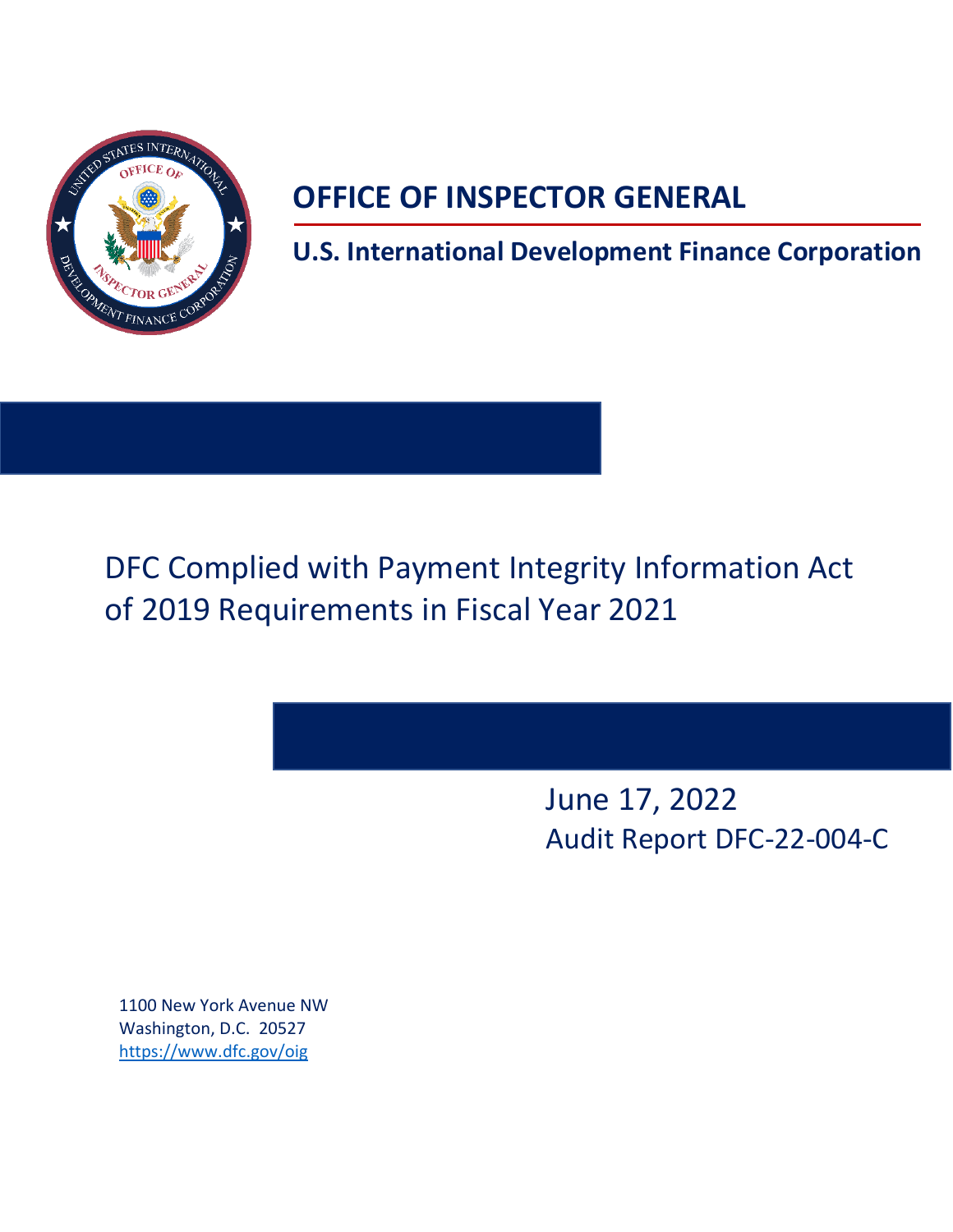

**Report Highlights** 

**Office of Inspector General**

**International Development Finance Corporation**

# **DFC Complied with Payment Integrity Information Act of 2019 Requirements in Fiscal Year 2021**

# **What We Reviewed**

The U.S. International Development Finance Corporation Office of Inspector General (DFC OIG) contracted with RMA Associates, LLC (RMA) to conduct a review of DFC's compliance with [Payment Integrity Information Act of 2019](https://www.congress.gov/116/bills/s375/BILLS-116s375enr.pdf) (PIIA) for fiscal year (FY) ending September 30, 2021. The review was conducted in accordance with 1) the Office of Management and Budget (OMB) Memorandum M-21-19, *Transmittal of Appendix C to OMB Circular A-123, Requirements for Payment Integrity Improvement*; 2) Council of the Inspectors General on Integrity and Efficiency (CIGIE) *Guidance for Payment Integrity Information Act Compliance Reviews* (PIIA Guide); and 3) CIGIE's *Quality Standards for Inspection and Evaluation* (Blue Book). Our review period was from March 2022 through May 2022.

We also evaluated DFC's quantitative and qualitative risk assessment and reperformed FY 2020 testing of FY 2021 disbursement data using the same criteria to determine the accuracy of DFCs calculated improper payment rate.

Our objective was to determine if DFC's improper payment reporting in its FY 2021 Annual Management Report (AMR) complied with PIIA.

# **What We Found**

We determined that DFC was in compliance with PIIA for FY 2021. We also determined DFC's performance in identifying, reducing, and recapturing improper payments to be accurate and complete.

## **Recommendations**

Our report did not make any recommendations.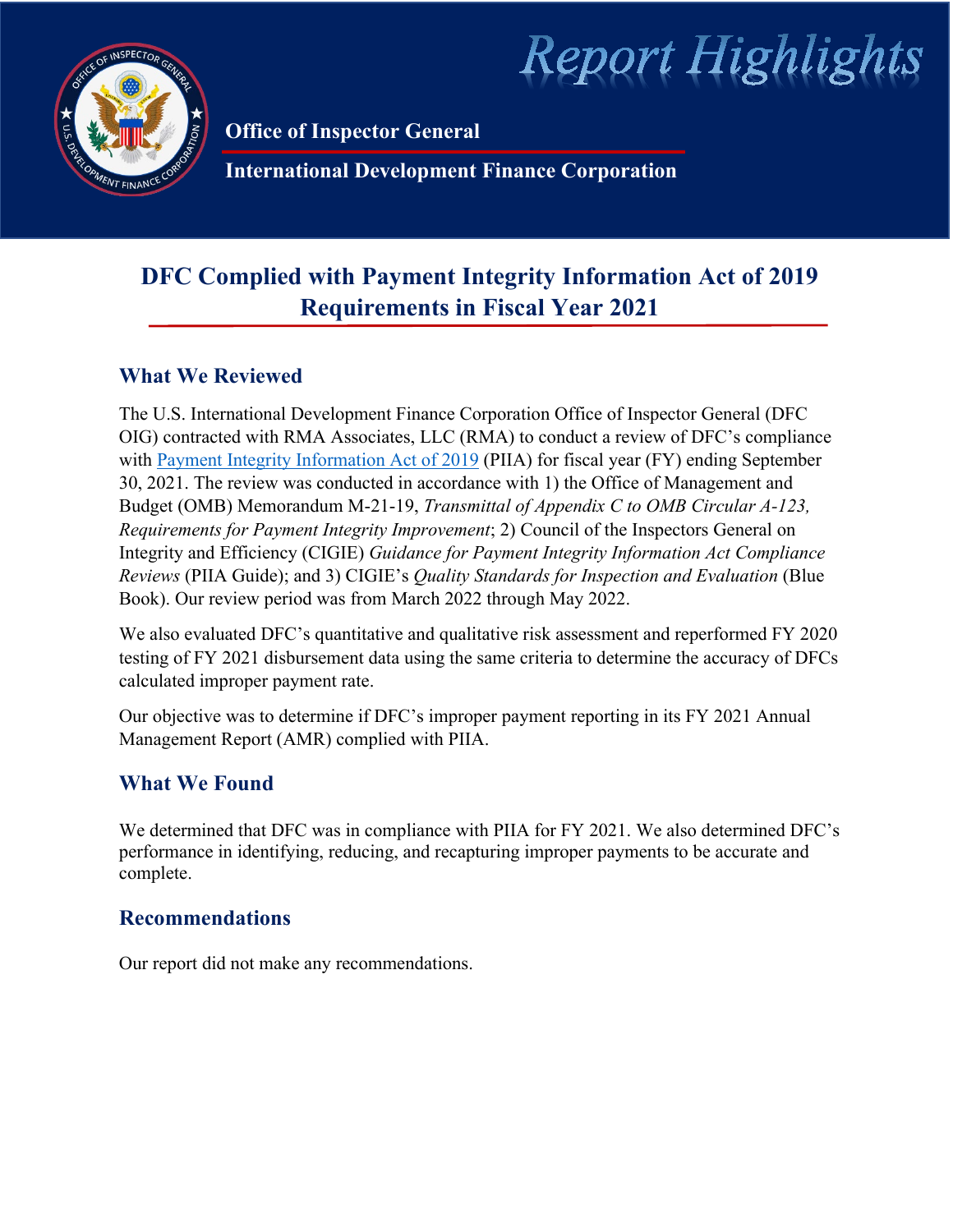

**OFFICE OF INSPECTOR GENERAL**

**U.S. International Development Finance Corporation**

**Date**: June 17, 2022

| <b>MEMORANDUM FOR:</b> | <b>MILDRED O. CALLEAR</b><br>VICE PRESIDENT AND CHIEF FINANCIAL OFFICER<br>(CFO)                                                                |
|------------------------|-------------------------------------------------------------------------------------------------------------------------------------------------|
| FROM:                  | Anthony "Tony" Zakel<br><b>Inspector General</b>                                                                                                |
| <b>SUBJECT:</b>        | Final Report – DFC Complied with Payment Integrity<br>Information Act of 2019 Requirements in Fiscal Year 2021<br>(Project Number DFC-22-004-C) |

This report presents the results of our audit of DFC's compliance with the Payment Integrity Information Act of 2019 in fiscal year 2021. The Office of Inspector General (OIG) contracted with the independent certified public accounting firm of RMA Associates, LLC to conduct the audit. In carrying out its oversight responsibilities, OIG reviewed RMA's report and related audit documentation and inquired of its representatives. We found no instances in which RMA did not comply, in all material respects, with applicable standards.

We appreciate the cooperation and courtesies provided by your staff. If you have any questions or need additional information, please contact me at 202-408-6246.

aus Zukl

Anthony "Tony" Zakel Inspector General

Attachment

cc: Scott Nathan (CEO) Rebecca Brocato (Chief of Staff) Elizabeth Hochberg (OGC) Allan Villabroza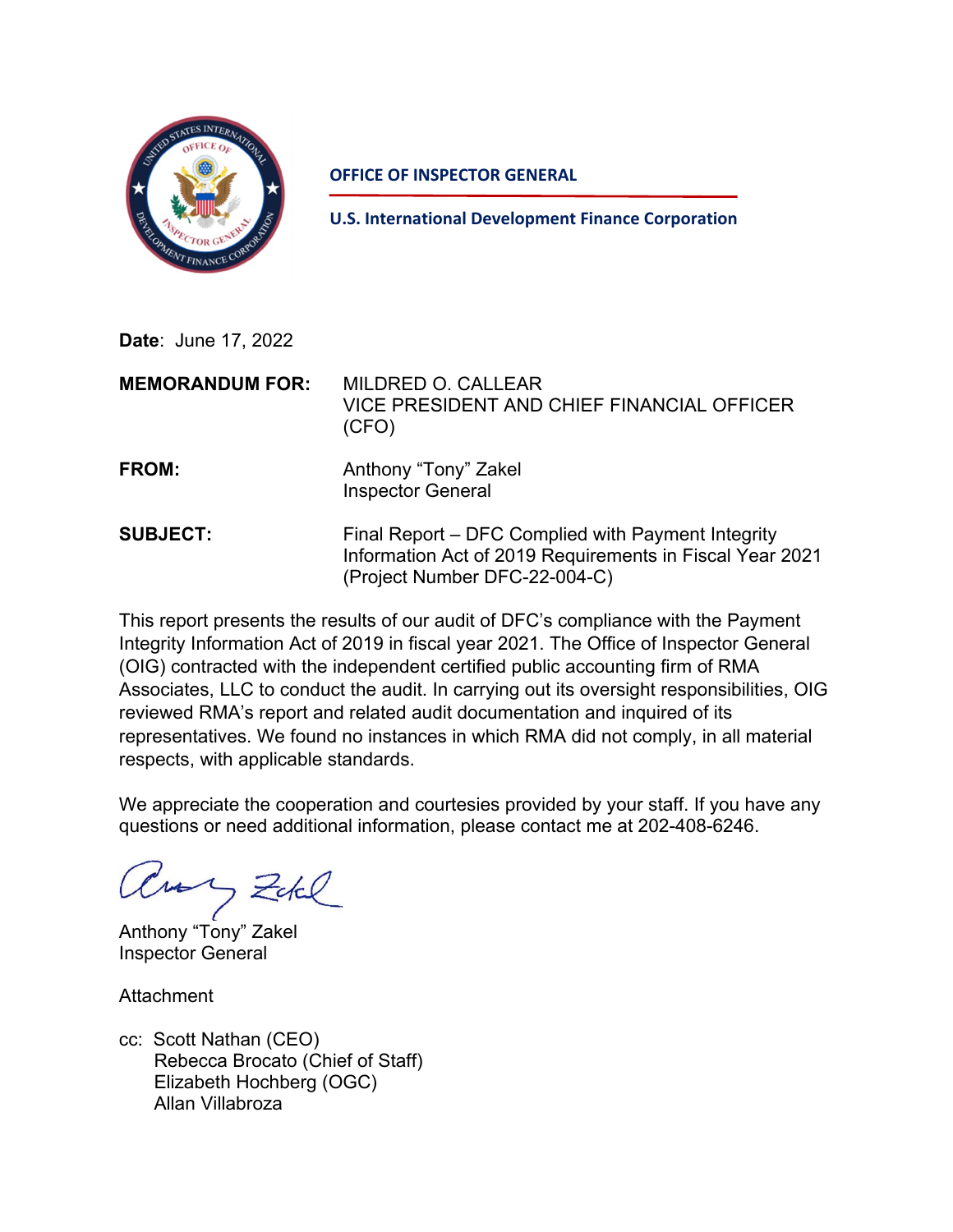William Ellett Richard Lukens Ryan Zalaskus Eric Styles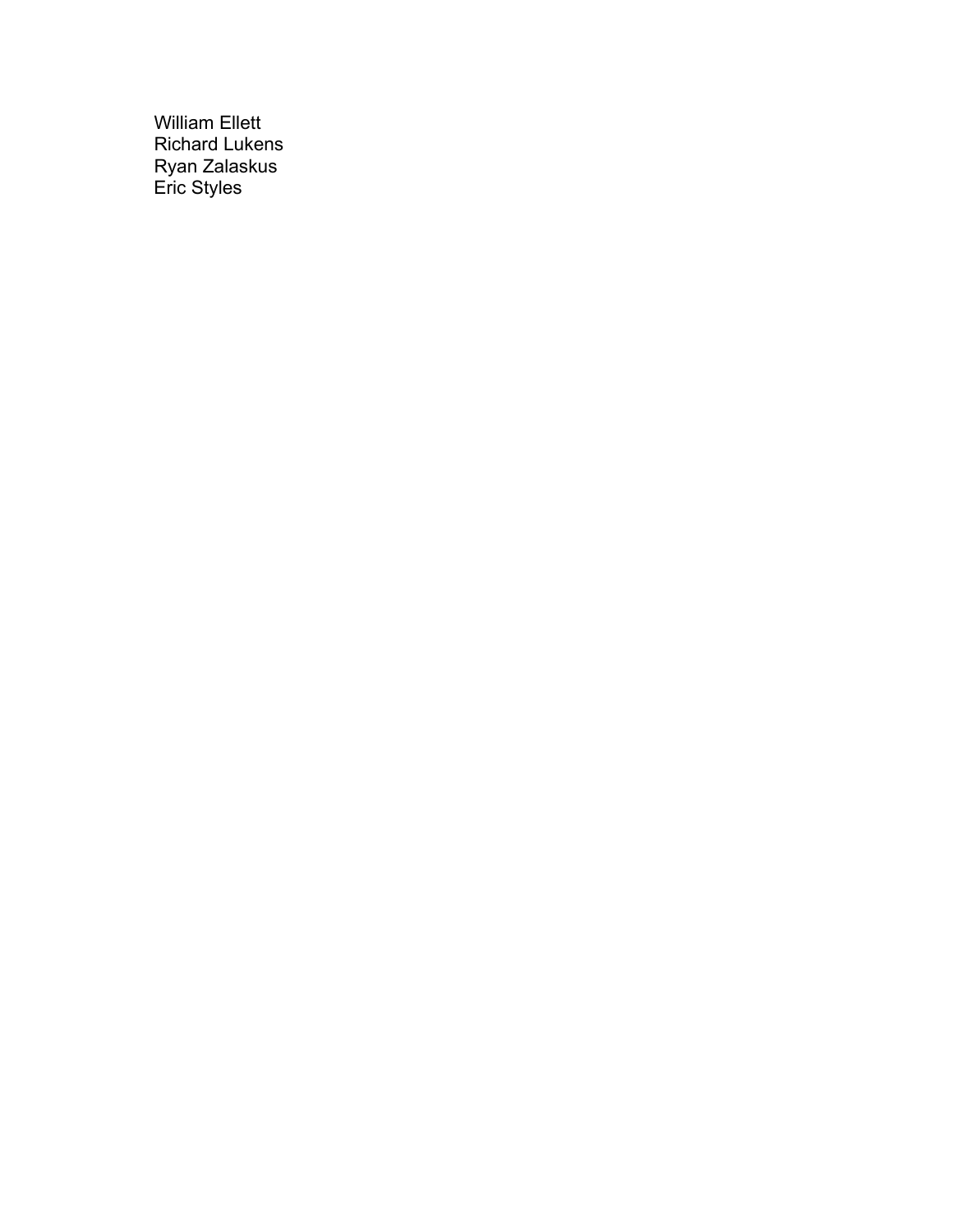

# United States International Development Finance Corporation

DFC's FY 2021 Compliance with Payment Integrity Information Act of 2019

Final Compliance Report

June 17, 2022

# **RMA Associates, LLC**

1005 N. Glebe Road, Suite 610 Arlington, VA 22201 Phone: (571) 429-6600 Fax: (703) 852-7272 [www.rmafed.com](http://www.rmafed.com/)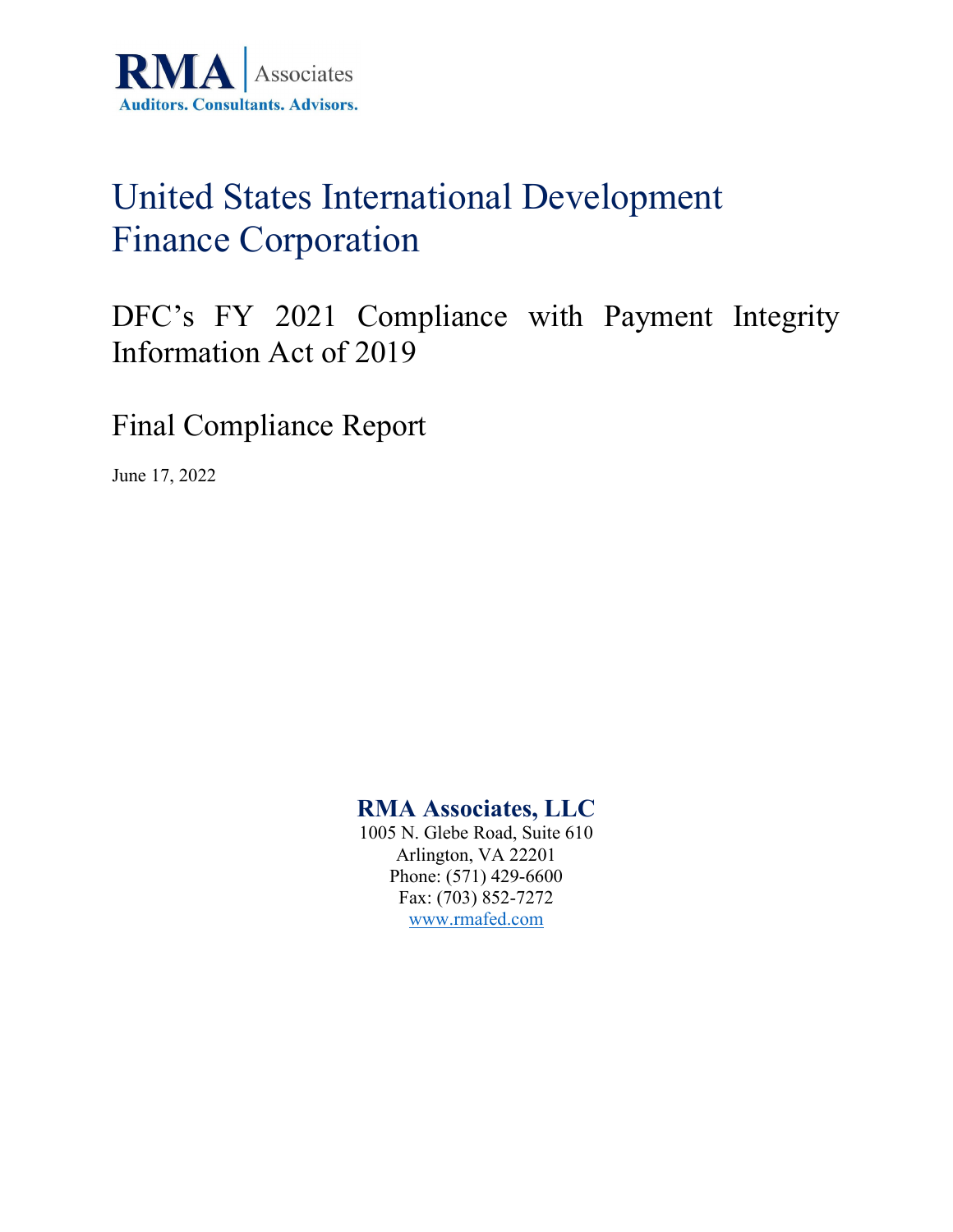

June 17, 2022

Anthony Zakel, Inspector General Office of Inspector General U.S. International Development Finance Corporation

Dear Mr. Zakel,

RMA Associates, LLC (RMA) is pleased to submit our final compliance report over DFC's compliance with Payment Integrity Information Act of 2019 for the fiscal year ending September 30, 2021.

RMA conducted this performance audit in accordance with the Council of the Inspectors General on Integrity and Efficiency (CIGIE) Guidance for Payment Integrity Information Act Compliance Reviews (PIIA Guide) and CIGIE's Quality Standards for Inspection and Evaluation. Those standards require that we plan and perform the review to obtain sufficient, appropriate evidence to provide a reasonable basis for our findings and conclusions based on our objectives. We believe that the evidence obtained provides a reasonable basis for our findings and conclusions based on our objectives.

We very much appreciate the opportunity to serve you and will be pleased to discuss any questions you may have.

Sincerely,

Roza Mahbod

Reza Mahbod, CPA, CISA, CGFM, CICA, CGMA, CDFM, CFE, CDPSE President RMA Associates, LLC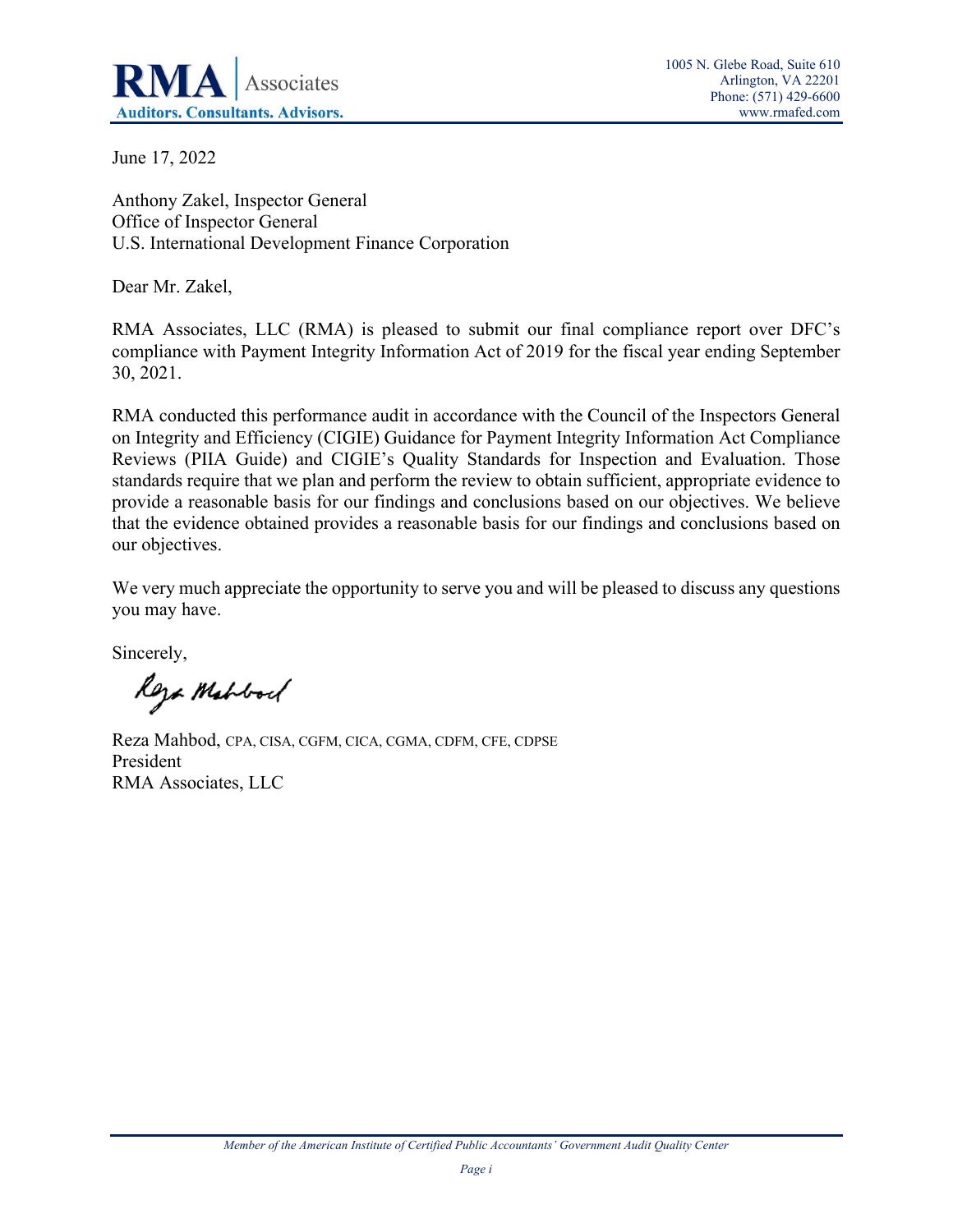

# **Table of Contents**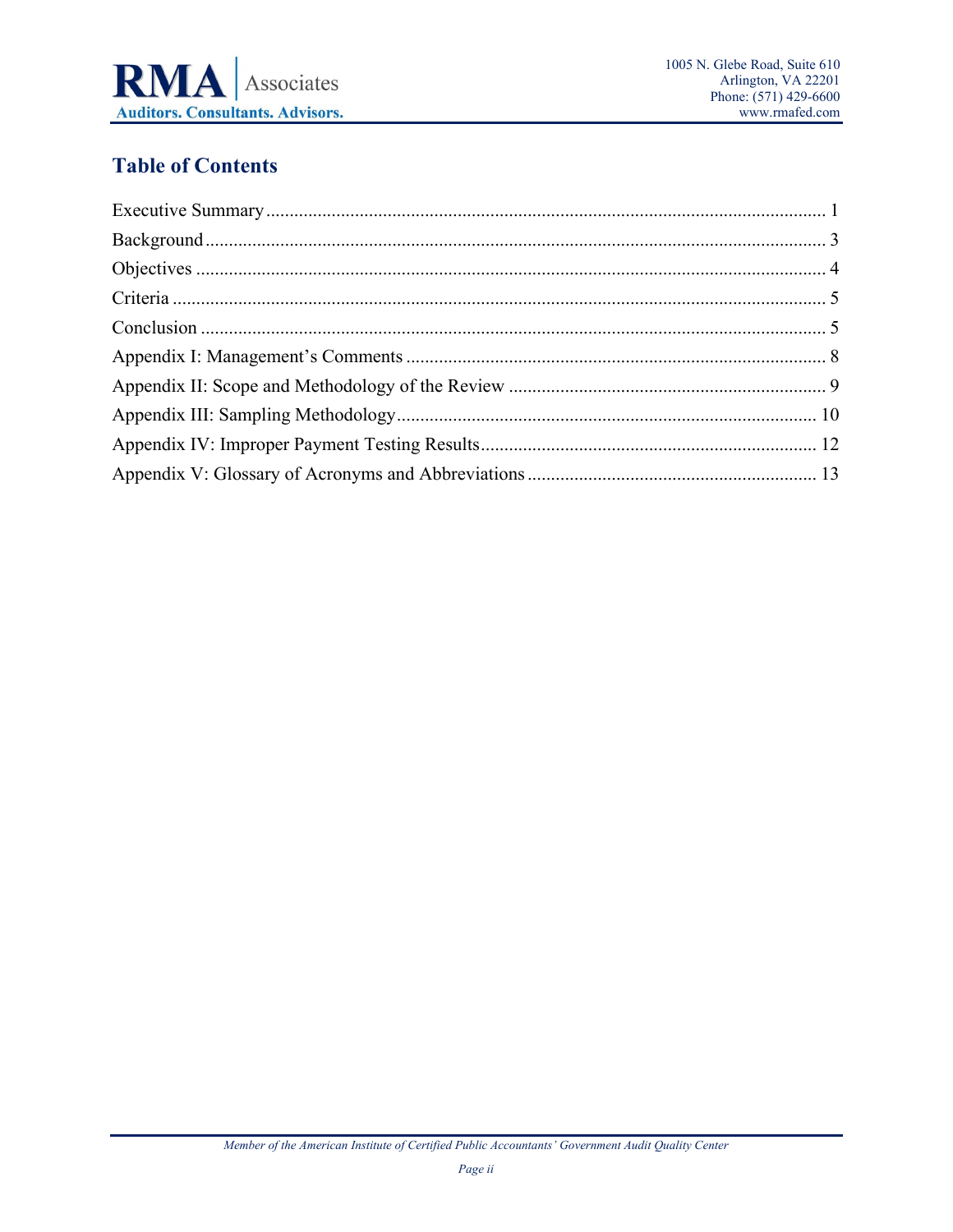# <span id="page-7-0"></span>**Executive Summary**

RMA Associates, LLC (RMA), under the oversight of the U.S. International Development Finance Corporation (DFC) Office of Inspector General (OIG), conducted a review of DFC's compliance with Payment Integrity Information Act of 2019 (PIIA) [\(Public Law 116-117\)](https://www.congress.gov/116/bills/s375/BILLS-116s375enr.pdf) for the fiscal year (FY) ending September 30, 2021 in accordance with 1) the Office of Management and Budget (OMB) Memorandum M-21-19, *Transmittal of Appendix C to OMB Circular A-123, Requirements for Payment Integrity Improvement*; 2) Council of the Inspectors General on Integrity and Efficiency (CIGIE) *Guidance for Payment Integrity Information Act Compliance Reviews* (PIIA Guide); and 3) CIGIE's *Quality Standards for Inspection and Evaluation* (Blue Book). Our review period was from March 2022 through May 2022.

We also evaluated DFC's quantitative and qualitative risk assessment and reperformed FY 2020 testing of FY 2021 disbursement data using the same criteria to determine the accuracy of DFC's calculated improper payment rate.

#### *What We Concluded*

RMA concluded that DFC was in compliance with PIIA for FY 2021 (**[Table 1](#page-8-0)**). We also determined DFC's performance in identifying, reducing, and recapturing improper payments to be accurate and complete. The report does not make any recommendations.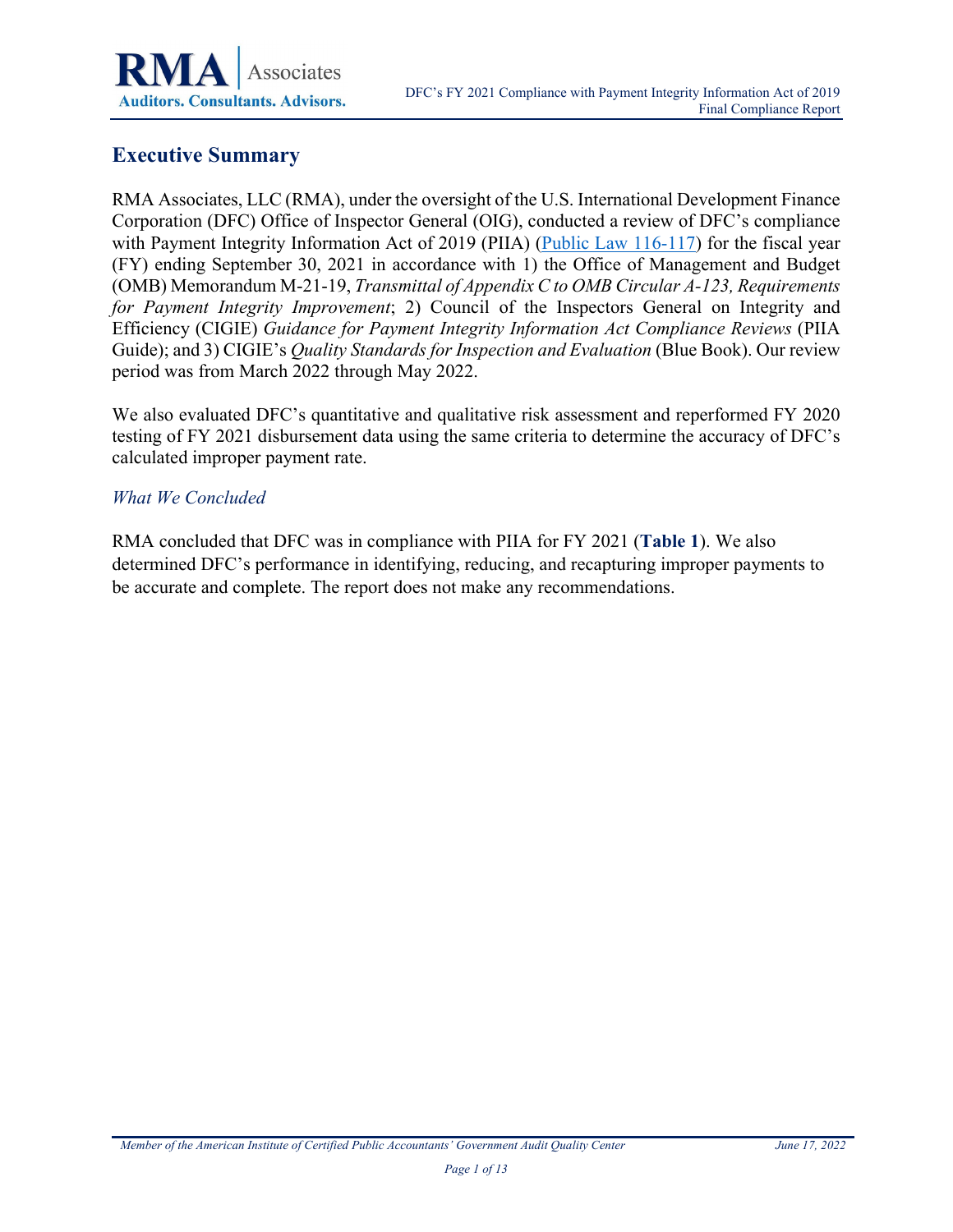

<span id="page-8-0"></span>

|                                                                          | <i>Lable 1: PIIA Compliance Reporting Lable</i> |                   |                  |                   |               |              |
|--------------------------------------------------------------------------|-------------------------------------------------|-------------------|------------------|-------------------|---------------|--------------|
| <b>PIIA Compliance</b>                                                   | <b>Direct</b>                                   | <b>Investment</b> | <b>Insurance</b> | <b>Technical</b>  | <b>Equity</b> | <b>DPA</b>   |
|                                                                          | Loans                                           | <b>Guarantees</b> |                  | <b>Assistance</b> |               |              |
| 1a: Published payment integrity information with the annual financial    |                                                 |                   |                  |                   |               |              |
| statement and in the accompanying materials to the annual financial      | ✓                                               | ✓                 |                  |                   |               |              |
| statement of the agency for the most recent FY in accordance with        |                                                 |                   |                  |                   |               |              |
| Office of Management and Budget (OMB) guidance                           |                                                 |                   |                  |                   |               |              |
| 1b: Posted the annual financial statement and accompanying materials     | ✔                                               | $\checkmark$      | ✔                | ✓                 | ✔             | ✔            |
| required under the guidance of OMB on the agency website                 |                                                 |                   |                  |                   |               |              |
| 2a: Conducted improper payment (IP) risk assessments for each            |                                                 |                   |                  |                   |               |              |
| program with annual outlays greater than \$10,000,000 at least once in   | ✓                                               | ✓                 | ✓                | ✓                 | ✔             | ✓            |
| the last three years                                                     |                                                 |                   |                  |                   |               |              |
| 2b: Adequately concluded whether the program is likely to make IPs       | $\checkmark$                                    | $\checkmark$      | $\checkmark$     | ✓                 | $\checkmark$  | $\checkmark$ |
| and unknown payments (UP) above or below the statutory threshold         |                                                 |                   |                  |                   |               |              |
| 3: Published IP and UP estimates for programs susceptible to significant |                                                 |                   |                  |                   |               |              |
| IPs and unknown payments (UP) in the accompanying materials to the       | N/A                                             | N/A               | N/A              | N/A               | N/A           | N/A          |
| annual financial statement                                               |                                                 |                   |                  |                   |               |              |
| 4: Published corrective action plans for each program for which an       |                                                 |                   |                  |                   |               |              |
| estimate above the statutory threshold was published in the              | N/A                                             | N/A               | N/A              | N/A               | N/A           | N/A          |
| accompanying materials to the annual financial statement                 |                                                 |                   |                  |                   |               |              |
| 5a: Published an IP and UP reduction target for each program for which   |                                                 |                   |                  |                   |               |              |
| an estimate above the statutory threshold was published in the           | N/A                                             | N/A               | N/A              | N/A               | N/A           | N/A          |
| accompanying materials to the annual financial statement                 |                                                 |                   |                  |                   |               |              |
| 5b: Demonstrated improvements to payment integrity or reached a          | N/A                                             | N/A               | N/A              | N/A               | N/A           | N/A          |
| tolerable IP and UP rate                                                 |                                                 |                   |                  |                   |               |              |
| 5c: Developed a plan to meet the IP and UP reduction target              | N/A                                             | N/A               | N/A              | N/A               | N/A           | N/A          |
| 6: Reported an IP and UP estimate of less than 10 percent for each       |                                                 |                   |                  |                   |               |              |
| program for which an estimate was published in the accompanying          | N/A                                             | N/A               | N/A              | N/A               | N/A           | N/A          |
| materials to the annual financial statement                              |                                                 |                   |                  |                   |               |              |

<span id="page-8-1"></span>*Table 1: PIIA Compliance Reporting Table[1](#page-8-1)*

<sup>&</sup>lt;sup>1</sup> *Transmittal of Appendix C to OMB Circular A-123, Requirements for Payment Integrity Improvement*, [M-21-19,](https://www.whitehouse.gov/wp-content/uploads/2021/03/M-21-19.pdf) March 5, 2021, page 52.

*Member of the American Institute of Certified Public Accountants' Government Audit Quality Center June 17, 2022*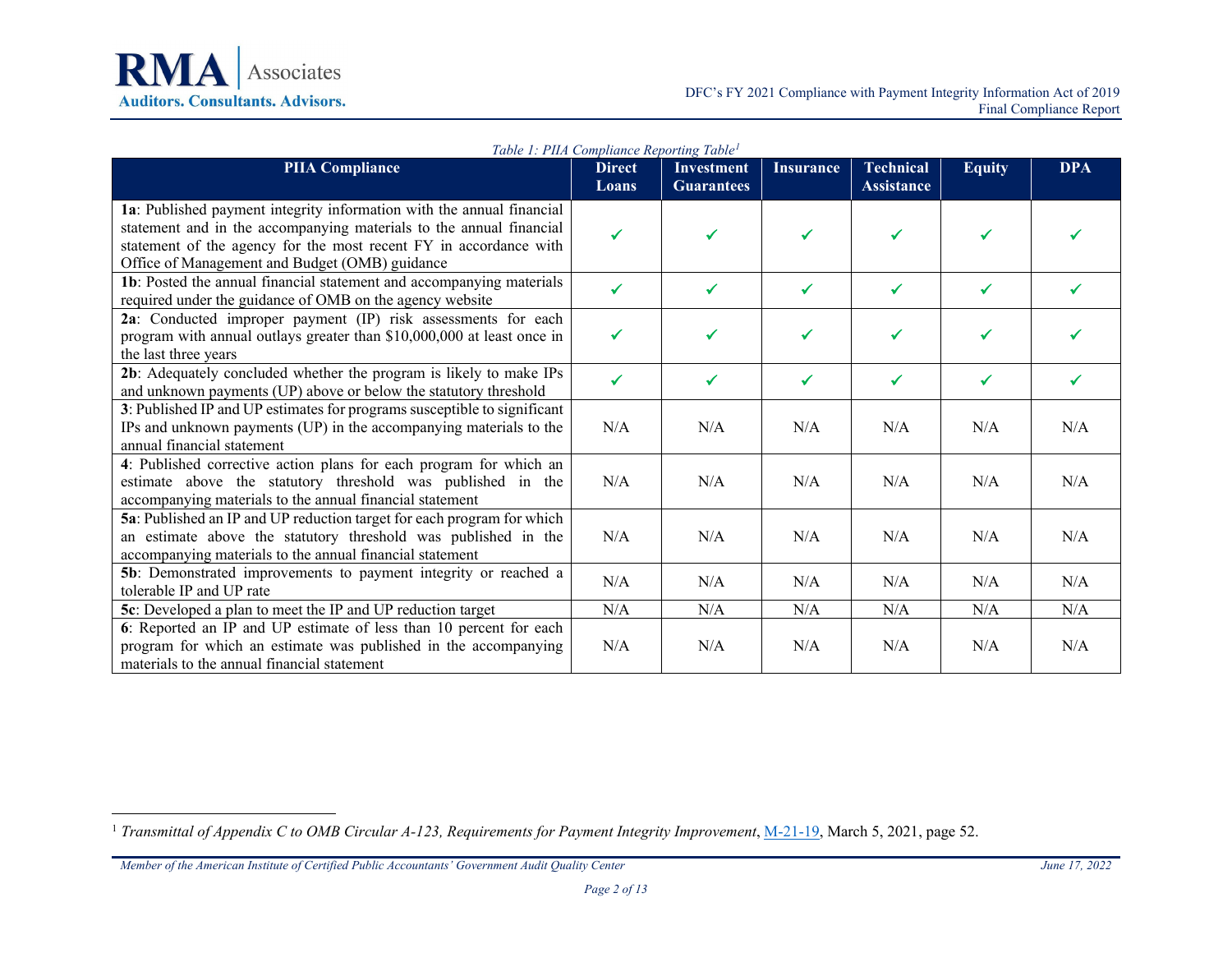

## <span id="page-9-0"></span>**Background**

PIIA [\(Public Law 116-117\)](https://www.congress.gov/116/bills/s375/BILLS-116s375enr.pdf) aims to improve efforts to identify and reduce government-wide improper payments. Agencies are required to identify and review all programs and activities they administer that may be susceptible to significant improper payments based on guidance provided by the OMB. Payment integrity information is published with the agency's Annual Management Report (AMR) in accordance with payment integrity guidance in [OMB Circular A-136.](https://www.whitehouse.gov/wp-content/uploads/2021/08/Circular-A-136.pdf) The agency must also publish payment integrity information required in the accompanying materials to the AMR in accordance with applicable guidance. The most common accompanying materials to the AMR are the payment integrity information published on [paymentaccuracy.gov.](https://www.paymentaccuracy.gov/) Agency Inspector Generals are to review payment integrity reporting for compliance and issue an annual report.

Guidance addressing PIIA requirements is found in Appendix C to OMB Circular A-123 issued March 5, 2021 [\(M-21-19\)](https://www.whitehouse.gov/wp-content/uploads/2021/03/M-21-19.pdf). This Appendix is effective for FY 2021. Each program with annual outlays over \$10 million must conduct an improper payment risk assessment at least once every three years to determine whether the program is likely to have improper payments above the statutory threshold.<sup>[2](#page-9-1)</sup>

The term improper payment means any payment that should not have been made or that was made in an incorrect amount, including an overpayment or underpayment, under a statutory, contractual, administrative, or other legally applicable requirement. This includes: 1) any payment to an ineligible recipient; 2) any payment for an ineligible good or service; 3) any duplicate payment; 4) payment for a good or service not received, except for those payments where authorized by law; and 5) any payment that does not account for credit for applicable discounts.

The threshold is determined by statute. Programs are considered to be above the statutory threshold if reporting an annual improper payment and unknown payment estimate above \$10 million and 1.5 percent of the program's total annual outlays or above \$100 million regardless of the associated percentage of the program's total annual outlays that the improper payment and unknown payment estimate represents.<sup>[3](#page-9-2)</sup>

This was DFC's first review of their PIIA compliance. Due to the size of the new agency, DFC worked with OMB to discern PIIA requirements for FY 2020. DFC is required to perform a risk assessment of its programs at least once every three years under Section II.A. Phase 1, Appendix C. DFC conducted its latest risk assessment in FY 2020. DFC identified six programs requiring a risk assessment in compliance with Appendix C: 1) Direct Loans; 2) Investment Guarantees; 3) Insurance; 4) Technical Assistance; 5) Equity; and 6) Defense Production Act (DPA). DFC performed a quantitative and qualitative risk assessment to evaluate risks for these programs and

<span id="page-9-1"></span><sup>2</sup> Transmittal of Appendix C to OMB Circular A-123, Requirements for Payment Integrity Improvement, [M-21-19,](https://www.whitehouse.gov/wp-content/uploads/2021/03/M-21-19.pdf) March 5, 2021, page 6-7.

<span id="page-9-2"></span> $3$  Ibid, page 19.

*Member of the American Institute of Certified Public Accountants' Government Audit Quality Center June 17, 2022*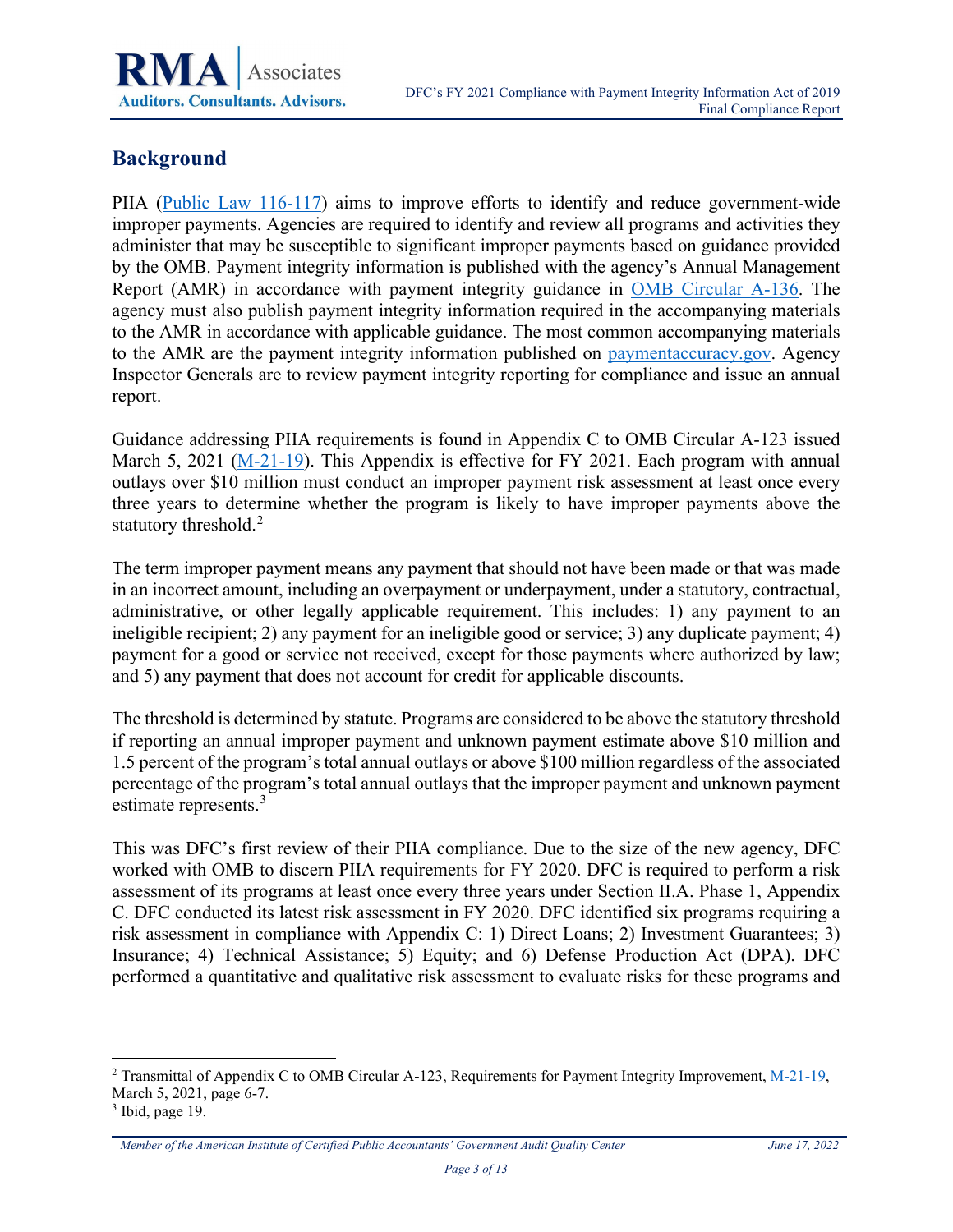

determine the occurrence of IPs. DFC has not conducted a PIIA risk assessment since its inception as a new Federal corporation in December 2019.

#### *Qualitative Assessment*

DFC Management assessed eleven risks for the six programs requiring a risk assessment and rated each as low, moderate, or high. After determining individual risk factor ratings, they quantified each rating and determined an overall risk rating for each program. Overall, DFC programs had low-risk ratings, with the exception of two medium-risk programs; Equity, and DPA. The medium rating was primarily due to the uniqueness of the programs because most Federal agencies have programs consisting of either grants or contracts.

Further, DFC had two programs with spending greater than \$100 million in FY 2020, Direct Loans and Investment Guarantees and both were deemed to be low-risk. We performed FY 2021 sample testing on these two programs and found no instances of improper payments.

#### *Quantitative Assessment*

During an internal review, DFC management identified one instance of an improper payment in FY 2020 testing, resulting in an overpayment of \$5,818.35. This occurred because of a clerical error as the amount paid did not match the amount approved in the payment request. Since identifying, DFC successfully recaptured this amount. Further, DFC did not meet the statutory threshold for reporting identified by OMB; therefore, this requirement was not applicable.

### <span id="page-10-0"></span>**Objectives**

The objective was to determine if DFC's improper payment reporting in its FY 2021 AMR complied with PIIA.

#### *Legal Requirements/Compliance with PIIA*

The term "compliance" with PIIA and OMB guidance means that the agency complied with the 10 items listed in 1a through 6 below. If the agency does not meet one or more of these requirements, then it is not compliant.

- **1a**: Published payment integrity information with the annual financial statement and in the accompanying materials to the annual financial statement of the agency for the most recent FY in accordance with OMB guidance;
- **1b**: Posted the annual financial statement and accompanying materials required under the guidance of OMB on the agency website;
- **2a**: Conducted improper payment risk assessments for each program with annual outlays greater than \$10,000,000 at least once in the last three years;
- **2b**: Adequately concluded whether the program is likely to make IPs and UPs above or below the statutory threshold;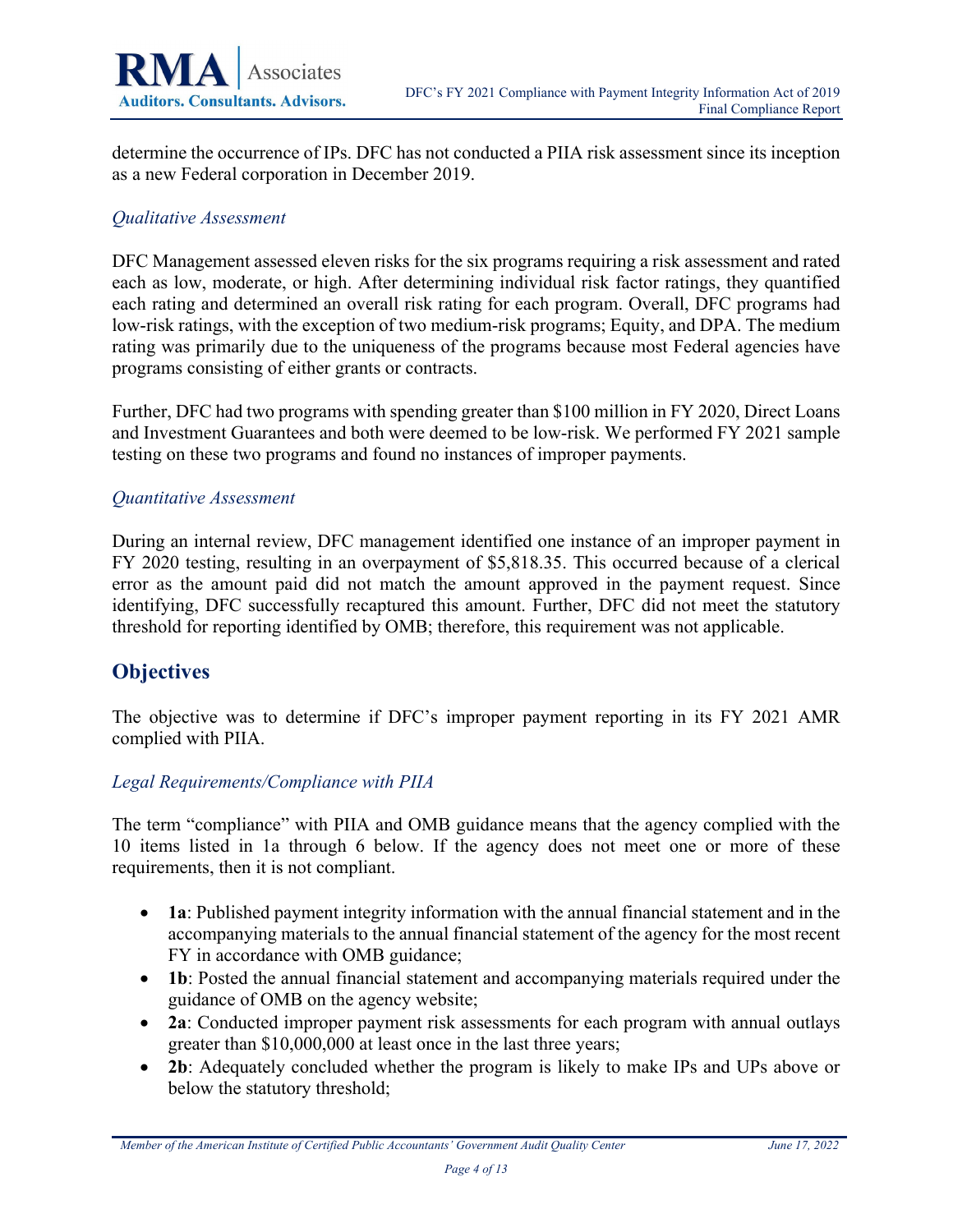- **3**: Published IP and UP estimates for programs susceptible to significant IPs and UPs in the accompanying materials to the annual financial statement;
- **4**: Published corrective action plans for each program for which an estimate above the statutory threshold was published in the accompanying materials to the annual financial statement;
- **5a**: Published an IP and UP reduction target for each program for which an estimate above the statutory threshold was published in the accompanying materials to the annual financial statement;
- **5b**: Demonstrated improvements to payment integrity or reached a tolerable IP and UP rate;
- **5c**: Developed a plan to meet the IP and UP reduction target; and
- **6**: Reported an IP and UP estimate of less than 10 percent for each program for which an estimate was published in the accompanying materials to the annual financial statement.

# <span id="page-11-0"></span>**Criteria**

RMA conducted the review in accordance with the CIGIE [PIIA Guide](https://ignet.gov/sites/default/files/files/GuidePIIAOIGComplianceReviews-Oct262021.pdf) and other authoritative guidance such as:

- [Payment Integrity Information Act of 2019;](https://www.congress.gov/116/bills/s375/BILLS-116s375enr.pdf)
- [CIGIE's Quality Standards for Inspection and Evaluation;](https://www.ignet.gov/sites/default/files/files/QualityStandardsforInspectionandEvaluation-2020.pdf)
- [Improper Payments Elimination and Recovery Act of 2010](https://www.govinfo.gov/content/pkg/PLAW-111publ204/pdf/PLAW-111publ204.pdf) (IPERA);
- [Federal Improper Payments Coordination Act of 2015](https://www.congress.gov/114/plaws/publ109/PLAW-114publ109.pdf) (Public Law 114-109);
- [31 U.S.C § 3321,](https://uscode.house.gov/view.xhtml?req=granuleid:USC-prelim-title31-section3321&num=0&edition=prelim) Disbursing Authority in the Executive Branch;
- [OMB Circular A-123,](https://www.whitehouse.gov/wp-content/uploads/legacy_drupal_files/omb/memoranda/2016/m-16-17.pdf) *Management's Responsibility for Enterprise Risk Management and Internal Control*, July 15, 2016;
- [OMB Circular A-136,](https://www.whitehouse.gov/wp-content/uploads/2021/08/Circular-A-136.pdf) *Financial Reporting Requirements*, August 10, 2021; and
- [OMB Memorandum M-21-19,](https://www.whitehouse.gov/wp-content/uploads/2021/03/M-21-19.pdf) *Transmittal of Appendix C to OMB Circular A-123, Requirements for Payment Integrity Improvement*, March 5, 2021.

### <span id="page-11-1"></span>**Conclusion**

RMA concluded DFC complied with all requirements applicable to the agency for FY 2021 improper payment reporting. According to OMB guidance and the CIGIE PIIA Guide, compliance with PIIA means that the agency met the following six requirements, as appropriate (**[Table 2](#page-11-2)**).

<span id="page-11-2"></span>

|     | Table 2: DFC's Appendix C Compliance                                              |                         |
|-----|-----------------------------------------------------------------------------------|-------------------------|
|     | <b>Requirements for PIIA Compliance</b>                                           | DFC.                    |
|     |                                                                                   | Compliance <sup>4</sup> |
| l a | Published payment integrity information with the annual financial statement and   |                         |
|     | in the accompanying materials to the annual financial statement of the agency for |                         |
|     | the most recent FY in accordance with OMB Guidance                                |                         |

<span id="page-11-3"></span><sup>4</sup> Requirements 3 through 6 are not applicable due to DFC identifying no programs susceptible to significant improper payment or high priority programs.

*Member of the American Institute of Certified Public Accountants' Government Audit Quality Center June 17, 2022*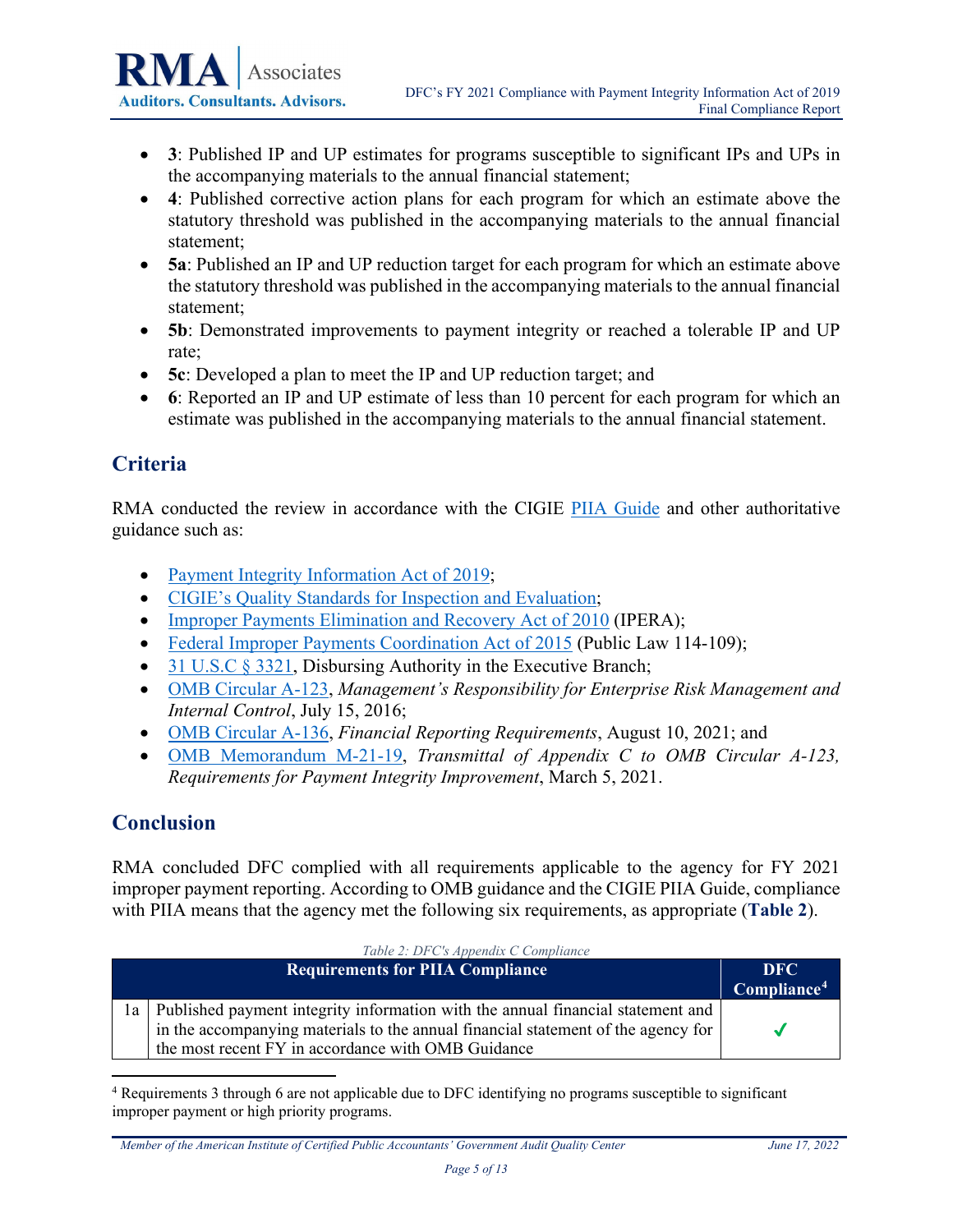|                | <b>Requirements for PIIA Compliance</b>                                                                                                                                                          | <b>DFC</b><br>Compliance <sup>4</sup> |
|----------------|--------------------------------------------------------------------------------------------------------------------------------------------------------------------------------------------------|---------------------------------------|
| 1 <sub>b</sub> | Posted the annual financial statement and accompanying materials required under<br>guidance of OMB on the agency website <sup>5</sup>                                                            |                                       |
| 2a             | Conducted improper payment risk assessments for each program with annual<br>outlays greater than \$10,000,000 at least once in the last three years                                              |                                       |
| 2 <sub>b</sub> | Adequately concluded whether the program is likely to make IPs and UPs above<br>or below the statutory threshold                                                                                 | √                                     |
| 3              | Published IP and UP estimates for programs susceptible to significant IPs and UPs<br>in the accompanying materials to the annual financial statement                                             | $N/A^*$                               |
| $\overline{4}$ | Published corrective action plans for each program for which an estimate above<br>the statutory threshold was published in the accompanying materials to the annual<br>financial statement       | $N/A^*$                               |
| 5a             | Published an IP and UP reduction target for each program for which an estimate<br>above the statutory threshold was published in the accompanying materials to the<br>annual financial statement | $N/A^*$                               |
| 5 <sub>b</sub> | Demonstrated improvements to payment integrity or reached a tolerable IP and<br>UP rate                                                                                                          | $N/A^*$                               |
| 5c             | Developed a plan to meet the IP and UP reduction target                                                                                                                                          | $N/A^*$                               |
| 6              | Reported an IP and UP estimate of less than 10 percent for each program for which<br>an estimate was published in the accompanying materials to the annual financial<br>statement                | $N/A^*$                               |

\*DFC did not have programs susceptible to significant improper payments based on statutory thresholds listed in OMB Circular A-123, Appendix C, Section C. Moving Between Phases, 1. Statutory Threshold and Phase Determination, (pg. 19).

DFC concluded it has not identified any program that constitutes a high risk for improper payments. As a result, DFC identified no programs susceptible to significant improper payment and assessed all its programs as low to moderate risk of improper payments. We concluded the DFC is compliant with PIIA requirements for FY 2021. Specifically, the DFC is compliant with requirements 1 and 2. Requirements 3 through 6 are not applicable to the agency.

RMA assessed DFC's risk assessment methodology and internal control processes and determined PIIA controls are sufficient and do not incur additional risk. Further, we reperformed DFC's FY 2020 testing on its FY 2021 disbursement data using the same criteria to determine the accuracy of their calculated improper payment rate and identified no instances of improper payments for FY 2021.

#### **Management Comments**

DFC concurred with RMA's report. See **Appendix I** for management's comments in their entirety.

*Member of the American Institute of Certified Public Accountants' Government Audit Quality Center June 17, 2022*

<span id="page-12-0"></span><sup>5</sup> To achieve compliance, the agency must publish any applicable payment integrity information in its annual financial statement in accordance with payment integrity guidance provided in OMB Circular A-136. In addition, the agency must publish any applicable payment integrity information required in the accompanying materials to the annual financial statements in accordance with applicable guidance. The agency's payment integrity information published o[n paymentaccuracy.gov](https://www.paymentaccuracy.gov/) is the most common accompanying material to the annual financial statement.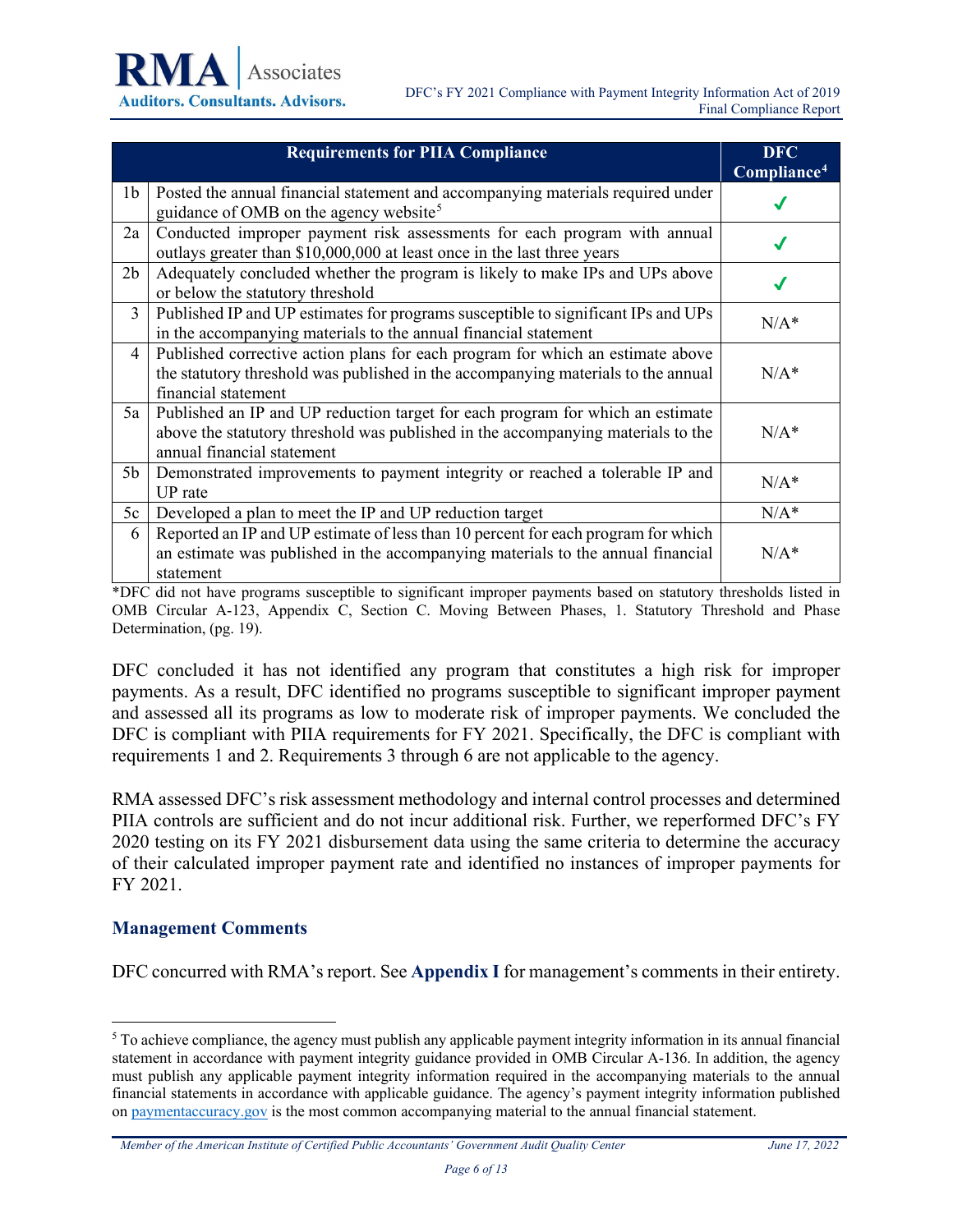

#### **Evaluation of Management Comments**

RMA appreciates DFC's collaboration and review of the results and report.

*Member of the American Institute of Certified Public Accountants' Government Audit Quality Center June 17, 2022*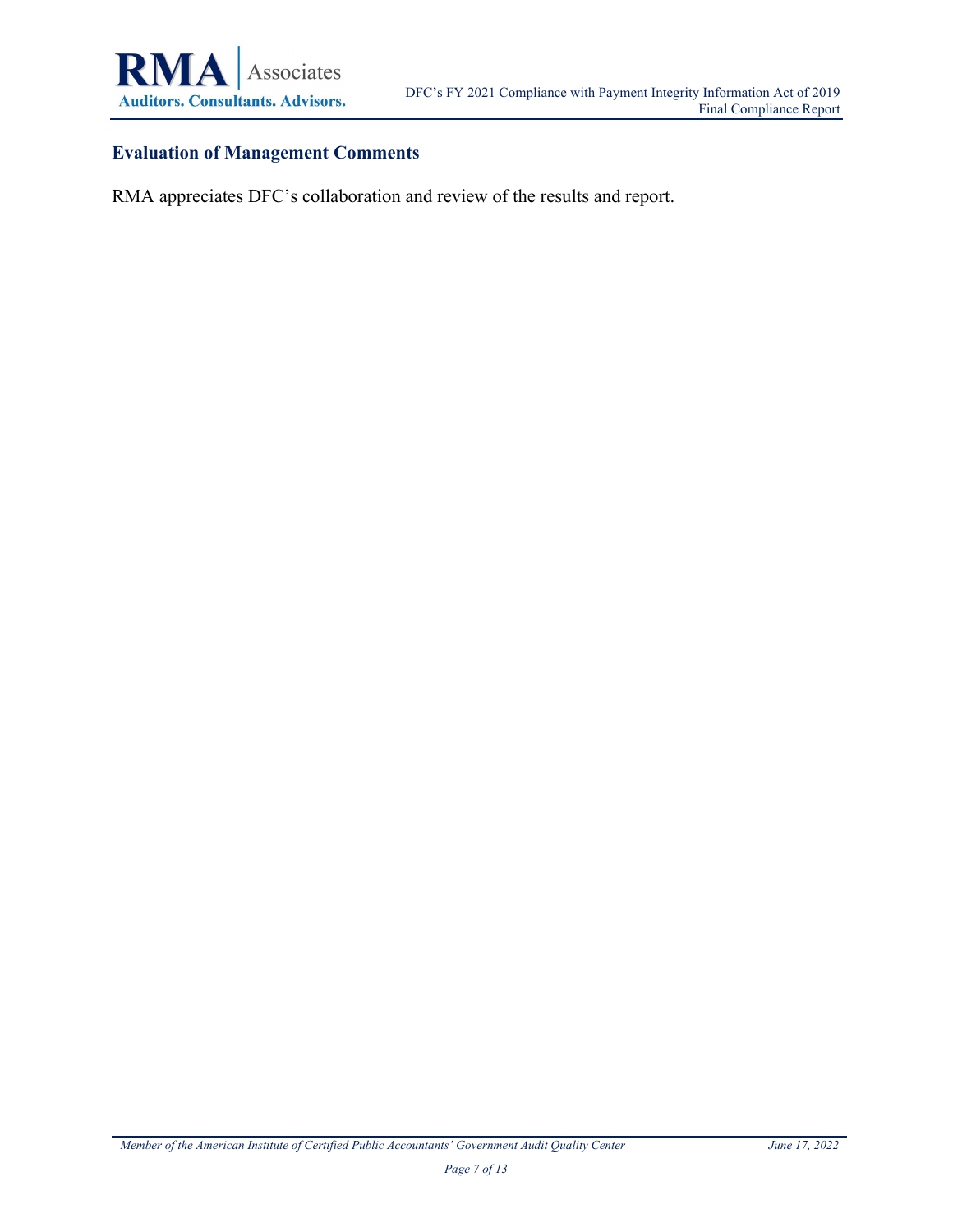

## <span id="page-14-0"></span>**Appendix I: Management's Comments**



#### **MEMORANDUM**

May 26, 2022

- TO: **Anthony Zakel Inspector General** DFC - Office of the Inspector General
- FROM: **Mildred Callear** MILDRED CALLEAR Date: 2022/06/09 12/21:53 GM00 Vice President and Chief Financial Officer
- SUBJECT: DFC's Management Comments to "DFC Complied with Payment Integrity Information Act (PIIA) of 2019 Requirements in Fiscal Year 2021"

DFC wishes to thank the Office of the Inspector General (OIG) for the deep level of collaboration and cooperation that was realized throughout this audit. As stewards of federal funds, DFC takes very seriously its responsibility to uphold high standards of internal control over payment integrity. We greatly appreciate the recognition from the OIG that DFC complied with PIIA for FY 2021 and that the agency's performance in identifying, reducing, and recapturing improper payments was found to be accurate and complete.

While there are no recommendations made in this report, DFC will continue to carefully monitor its internal controls over payment integrity to validate the agency's continued compliance with PIIA and other relevant standards of internal control for federal agencies.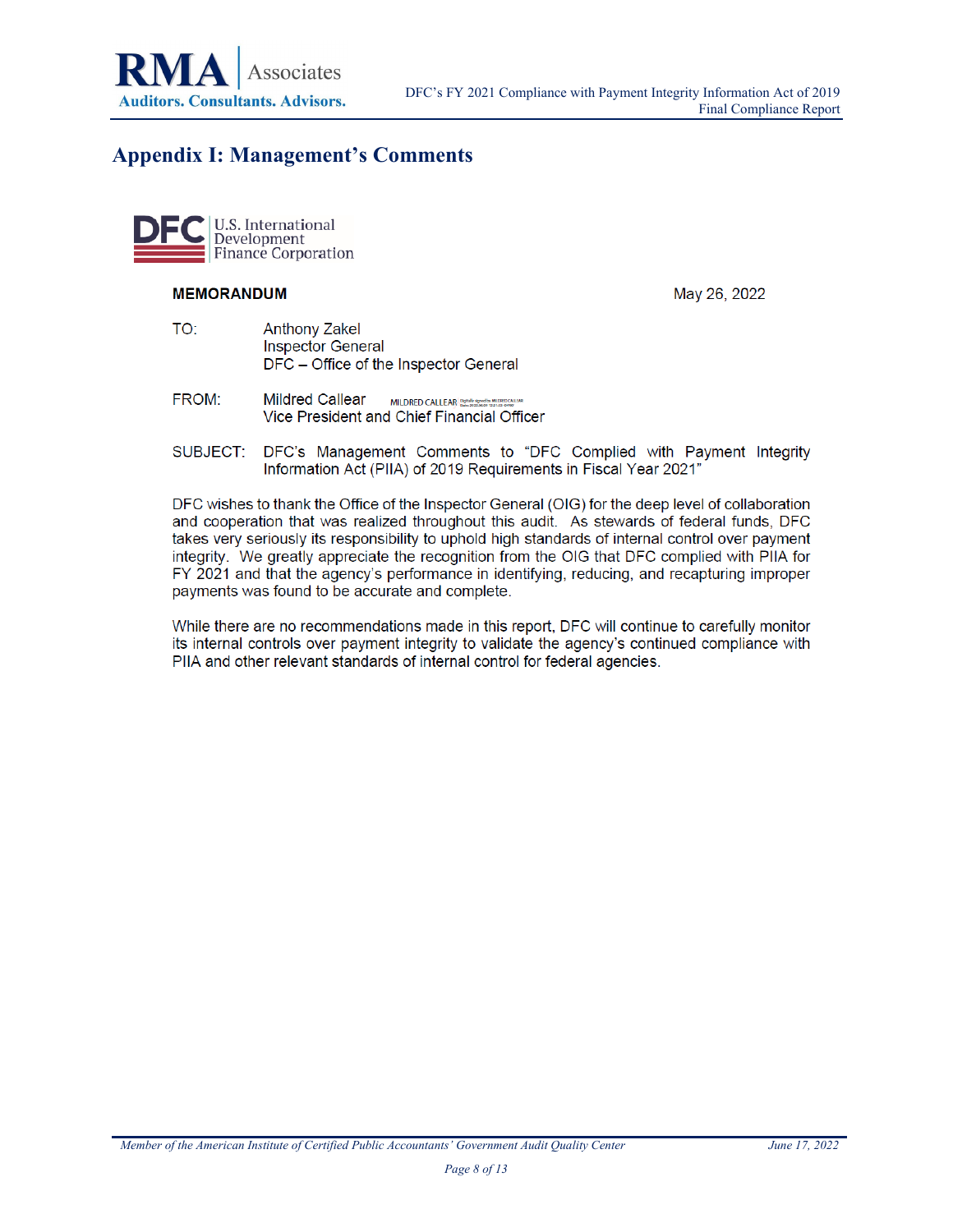## <span id="page-15-0"></span>**Appendix II: Scope and Methodology of the Review**

The scope of this review focused on the payment integrity section in DFC's FY 2021 AMR and Risk Assessment to determine compliance with PIIA. The review was conducted from March 2022 through May 2022. To achieve the objectives, RMA:

- 1. Reviewed the payment integrity section of the DFC's FY 2021 AMR and any accompanying material to assess the agency's compliance with PIIA and related OMB guidance.
- 2. Reviewed information on [paymentaccuracy.gov](https://www.paymentaccuracy.gov/) through the annual OMB payment integrity data call. The information collected through the data call and published on [paymentaccuracy.gov](https://www.paymentaccuracy.gov/) is considered accompanying materials to the financial statement.
- 3. Reviewed applicable Federal laws, OMB guidance, and agency policy and procedures.
- 4. Requested source data from the agency used to support applicable payment integrity information in the financial statement and accompanying materials.
- 5. Analyzed the source data to ensure accuracy and completeness of payment integrity information in the financial statement and accompanying materials.
- 6. Concluded whether the agency met each of the ten PIIA compliance requirements for each of the reported programs.
- 7. Determined whether an issue is significant in the context of the agency under review
- 8. Leveraged any prior or ongoing audits or work in deciding the level of work to do for PIIA compliance review.
- 9. Identified and reviewed relevant prior work and evaluated whether DFC took appropriate corrective action to address findings and recommendations from any prior engagements that are significant within the context of the objectives.
- 10. Evaluated the accuracy, completeness, and timeliness of improper payment risk assessments and whether appropriate conclusions were reached in determining if a program was likely to make IPs and/or UPs above or below statutory thresholds.
- 11. Evaluated the adequacy of the agency's sampling and estimation methodology plans (S&EMP), the accuracy of IP and UP estimates, and whether the sampling and estimation plans used were appropriate given program characteristics.
- 12. Examined corrective action plans to determine whether they were adequate and focused on the true causes of IPs and UPs, adequately addressing the causes, effects, effectively implemented, prioritized within the agency, and reducing IPs.
- 13. Evaluated the published reduction targets and whether they were appropriately aggressive and realistic given program characteristics.
- 14. Reviewed DFC's plan to meet IP and UP reduction targets and focus on the actions the program would take during the following year to meet the IP and UP reduction targets they had established for the following FY.
- 15. Reviewed published IP and UP estimates, which should be less than 10 percent to be in compliance with PIIA.
- 16. Obtained an understanding of DFC's internal controls in place for compiling, validating, and reporting the payment integrity information in the AMR and accompanying materials.
- 17. Assessed the risk of fraud occurring that was significant within the context of the objectives or that could affect the findings and conclusions.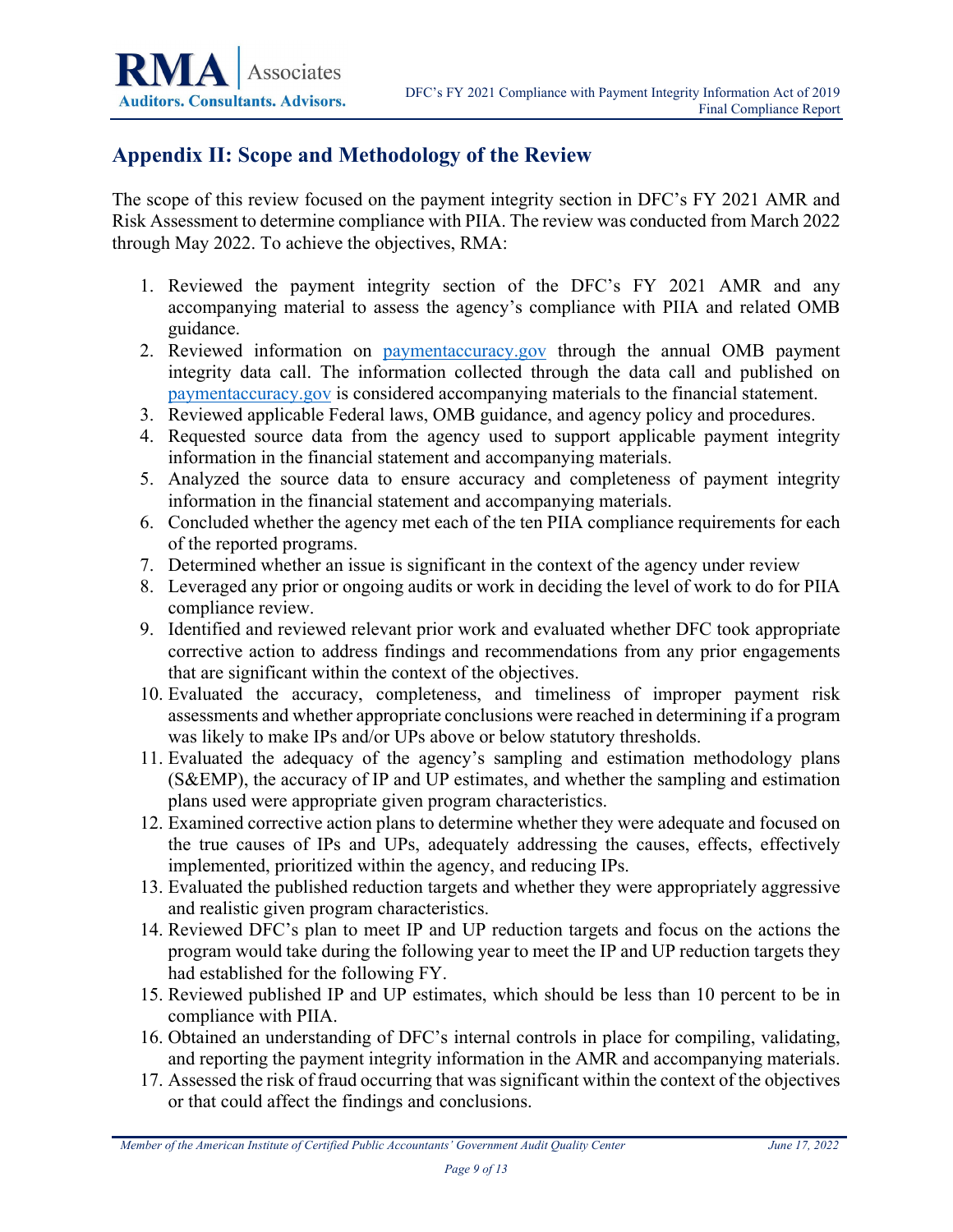# <span id="page-16-0"></span>**Appendix III: Sampling Methodology**

#### **Sampling Plan Methodology**

To select our sample for testing, we used our proprietary Data Extraction and Analysis Procedures system (DEAPs). DEAPs, designed jointly by our in-house team of data scientists, statisticians, auditors, and CPAs, is a statistical sampling tool that uses mathematical algorithms depending on the input provided.

We reperformed the FY 2020 testing using FY 2021 disbursement data and followed the same criteria to determine the accuracy of DFC's calculated improper payment rate.

#### **Completeness of DFC's Disbursement Data**

RMA reperformed DFC's reconciliation process of Direct Loan and Investment Guarantee disbursement data, used in their FY 2020 testing, using FY 2021 disbursement data pulled from Oracle general ledger (GL). This process consisted of calculating the quarterly and monthly total disbursement amounts and population for Direct Loans and Investment Guarantees for FY 2021 Quarter 1 through Quarter 3 (**[Table 3](#page-16-1)**, **[Table 4](#page-16-2)**, and **[Table 5](#page-16-3)**). We determined that FY 2021 disbursement data was complete and sufficient to select a sample.

<span id="page-16-1"></span>

| FY 2021 Quarter 1<br><b>Consolidated Totals</b> |                    |    |  |
|-------------------------------------------------|--------------------|----|--|
| \$1,043,380,000.00<br>Direct Loan Disbursements |                    |    |  |
| <b>Investment Guarantees Claim Payments</b>     | \$134,472,162.52   | 40 |  |
| Total                                           | \$1,177,852,162.52 | 69 |  |

*Table 3: FY 2021 Q1 Direct Loans and Investment Guarantees*

| Table 4: FY 2021 O2 Direct Loans and Investment Guarantees |  |
|------------------------------------------------------------|--|
|------------------------------------------------------------|--|

<span id="page-16-2"></span>

| FY 2021 Quarter 2<br><b>Consolidated Totals</b>                |                  |    |  |  |
|----------------------------------------------------------------|------------------|----|--|--|
| Direct Loan Disbursements                                      | \$865,254,545.00 | 38 |  |  |
| \$38,795,050.25<br><b>Investment Guarantees Claim Payments</b> |                  |    |  |  |
| Total                                                          | \$904,049,595.25 |    |  |  |

#### *Table 5: FY 2021 Q3 Direct Loans and Investment Guarantees*

<span id="page-16-3"></span>

| FY 2021 Quarter 3                           |                  |    |  |  |
|---------------------------------------------|------------------|----|--|--|
| <b>Consolidated Totals</b>                  |                  |    |  |  |
| Direct Loan Disbursements                   | \$155,424,492.90 |    |  |  |
| <b>Investment Guarantees Claim Payments</b> | \$36,108,844.94  | 36 |  |  |
| Total                                       | \$191,533,337.84 |    |  |  |

#### **Sampling Plan**

Our sample was selected from DFC's FY 2021 Q1 through Q3 disbursement data for DFC's disbursement programs at a 95 percent confidence level. This universe consisted of 208 disbursements totaling \$2,273,435,095.61.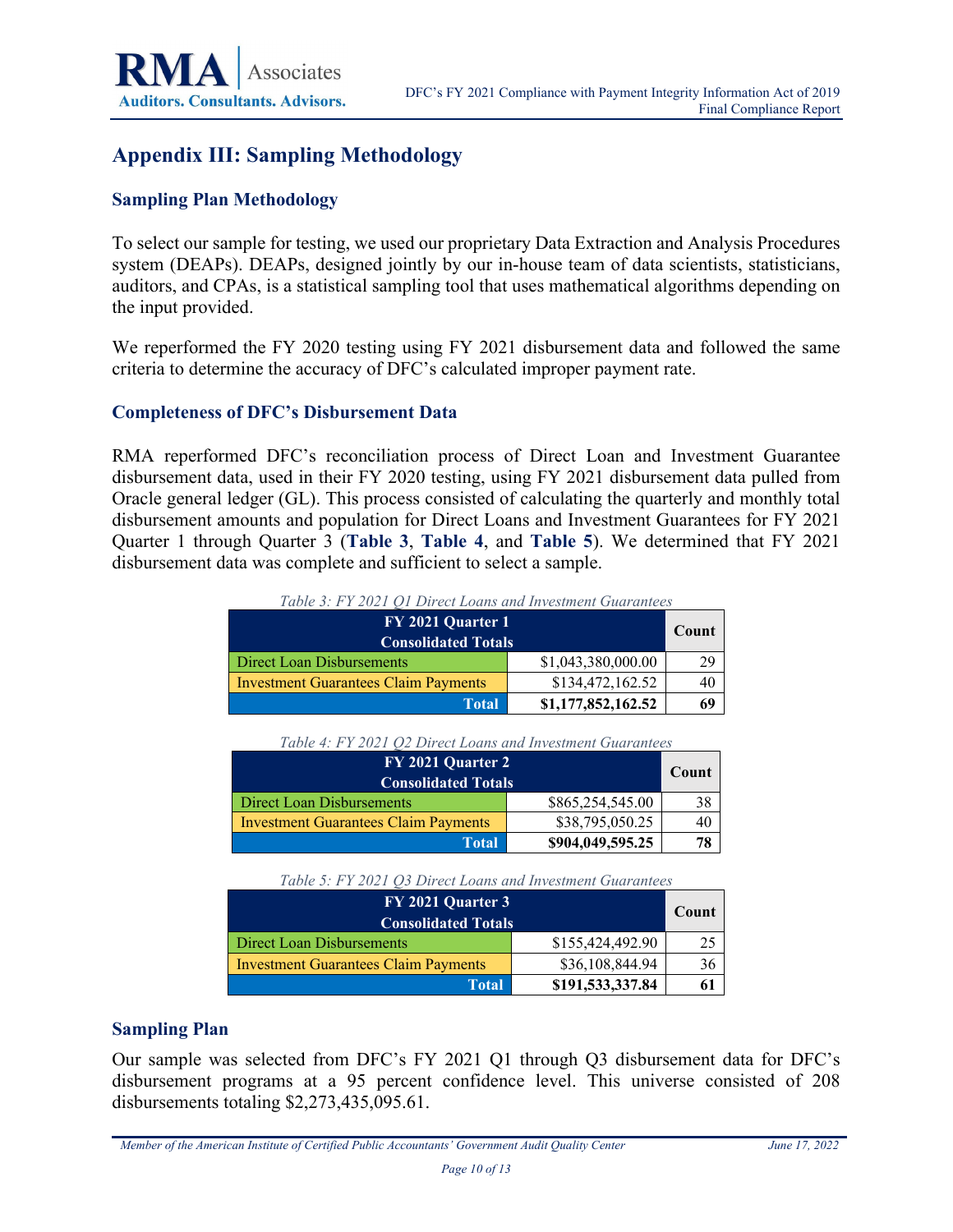<span id="page-17-0"></span>RMA used the following formula (**[Figure 1](#page-17-0)**) and variables (**[Table 6](#page-17-1)** and **[Table 7](#page-17-2)**) to select a sample.

| Figure 1: Sample Formula |                                                                                                                                          |  |  |  |
|--------------------------|------------------------------------------------------------------------------------------------------------------------------------------|--|--|--|
| <b>Formula:</b>          | sample approximation (n <sub>o</sub> ) = $z^{2*}P_h$ <sup>*</sup> Q <sub>h</sub> /d <sup>2</sup><br>sample size (n)= $n_o/(1+(n_o-1)/N)$ |  |  |  |
|                          | Reference: Cochran, W.G., Sampling Techniques<br>$(3rd Ed)$ ,<br>John Wiley & Sons, New York: 1977                                       |  |  |  |

*Table 6: Sample Approximation Variable Values*

<span id="page-17-1"></span>

| <b>Variable</b>            | Value    | <b>Explanation</b>                                                                                                                                                                                       |
|----------------------------|----------|----------------------------------------------------------------------------------------------------------------------------------------------------------------------------------------------------------|
| Z                          | 1.96     | These values are based on the values used in the referenced                                                                                                                                              |
| $\mathbf{z}^2$             | 3.84     | sampling plan above. This portrays the number of standard<br>deviations a data point is away from the average.                                                                                           |
| Planning Value $(P_h)$     | 0.003    | DFC based this value on historical incidence of 0 percent in<br>FY 2020. This variable represents the occurrence rate of<br>improper payments in DFC's disbursement population for the<br>period tested. |
| $Q_h = (1-P_h)$            | 0.997    | Represents the likelihood of improper payments being present<br>in DFC's disbursement population for the period tested.                                                                                  |
| <b>Precision Level (d)</b> | 0.0215   | DFC's FY 2020 precision level used. This refers to how close                                                                                                                                             |
|                            | 0.000462 | sample values are to each other.                                                                                                                                                                         |

#### **Sample Approximation Formula**

| $(n_0) =$ |      |       | $Q_h/d^2$            |
|-----------|------|-------|----------------------|
| $24.86 =$ | 3.84 | 0.003 | $(1-0.003)/0.000462$ |

<span id="page-17-2"></span>**Sample Size Formula**

| (n)   | $=$ | $n_{o}$ | $(1+(n_o-1)/N)$     |
|-------|-----|---------|---------------------|
| 22.30 | $=$ | 24.86   | $(1+(23.86-1)/208)$ |

| Table 7: Sample Size Variable Values |        |
|--------------------------------------|--------|
| Variable                             | Value  |
| Sample Approximation $(n_0)$         | 24.86  |
| <b>Sample Size (n)</b>               | 23     |
| <b>Proportion of Sampled Records</b> | $11\%$ |

We randomly selected samples using the random procedure in RMA DEAPs. **[Table 8](#page-17-3)** details the population of records and the resulting sample size:

<span id="page-17-3"></span>

| Table 8: Sample Size |                   |                    |  |  |
|----------------------|-------------------|--------------------|--|--|
| <b>Award Type</b>    | <b>Population</b> | <b>Sample Size</b> |  |  |
| Disbursement Data    | 208               |                    |  |  |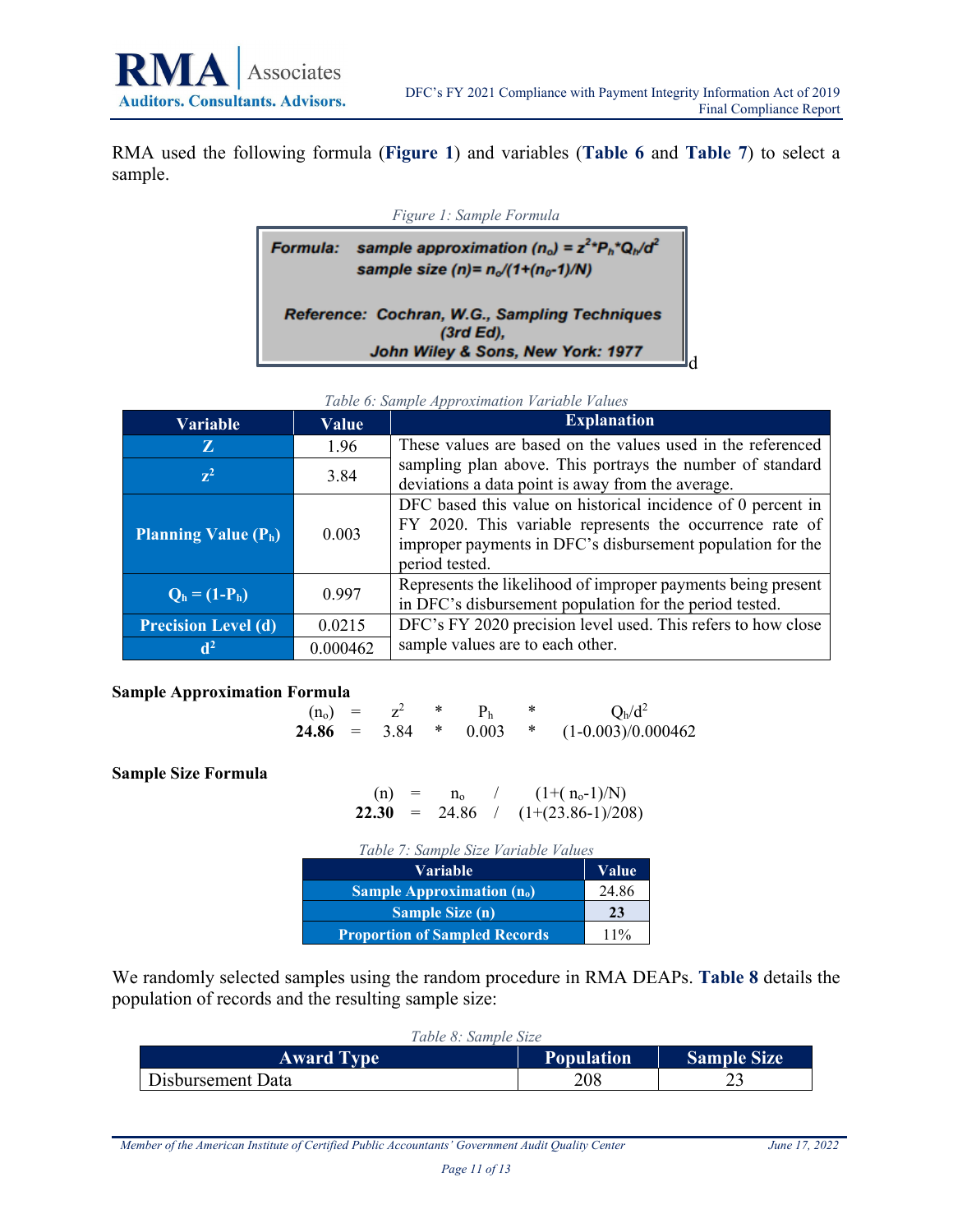# <span id="page-18-0"></span>**Appendix IV: Improper Payment Testing Results**

RMA selected a statistically valid sample of DFC's Direct Loan and Investment Guarantee disbursements that occurred during the period FY 2021 Q1 through Q3 and reviewed the following documentation for each sample:

- Disbursement requests from borrowers;
- Wire/transfer instructions; and
- Disbursement request memoranda.

We selected a statistical sample of 23 disbursements to account for the total population. We reperformed the following procedures to determine whether improper payments existed within the sample tested:

- 1. **Procedure 1:** Determined whether the approved disbursement request agrees with the payment record;
- 2. **Procedure 2:** Determined whether the payment was made to the approved party on the approved disbursement request;
- 3. **Procedure 3**: Determined whether the payment recipient was eligible for payment;
- 4. **Procedure 4**: Determined whether the payment made was for an eligible good or service; and
- 5. **Procedure 5**: Determined whether the payment was a duplicate.

After selecting 24 samples, DFC management confirmed 4 of the samples were Development Credit Authority (DCA) recoveries, not disbursements. After excluding the DCA recoveries, the sampling methodology determined only needed a statistical sample of 23 to account for the total population. Further, we selected three replacement samples.

RMA performed improper payment testing on a statistically valid sample of Direct Loan and Investment Guaranty disbursements and identified no instances of improper payments. Specifically, of the 27 Direct Loans and Investment Guaranties, 23 samples were identified with no exceptions and 4 samples were not tested as they were identified as DCA collections.